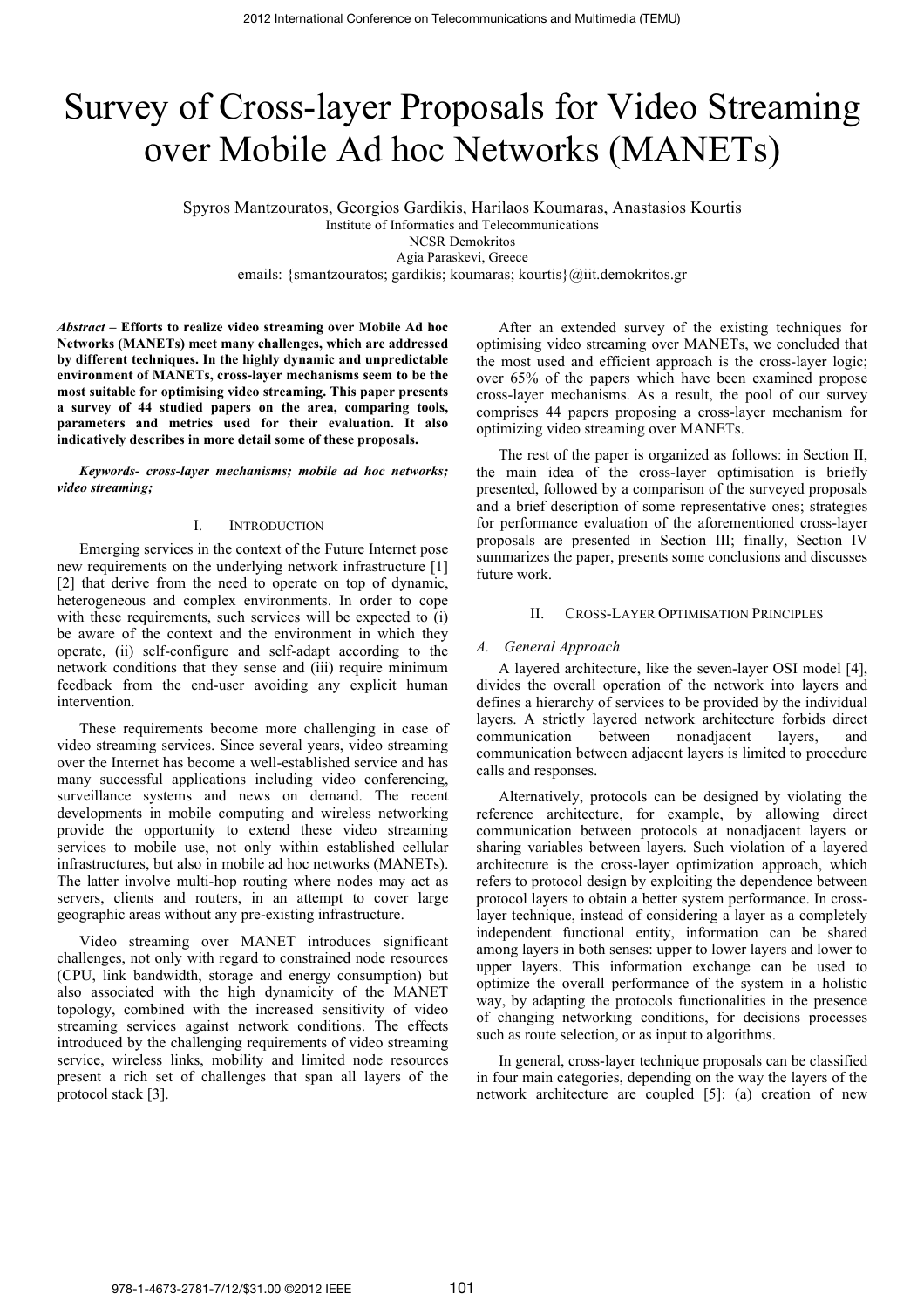interfaces, (b) merging of adjacent layers, (c) design coupling without new interfaces and (d) vertical calibration across layers.

# *B. Cross-Layer Optimisation in MANETs*

Cross-layer optimisation is used very often in MANETs. MANETs exhibit specific challenges that do not exist in other networks, due to time-varying conditions of wireless links, mobility of nodes and energy power limitations that can produce frequent topology and connectivity changes. That is why these networks need a tailored networking design approach, which allows them to adapt dynamically to changing conditions in order to maintain on-going communications. In fact, adoption of cross-layer mechanisms in MANETs is almost mandatory. Indeed, the most used technique for realizing video streaming over MANETs is the cross-layer approach. In general, out of more than 70 studied papers presenting techniques for optimizing video streaming over MANETs, approximately 65% of them (44 papers) utilize some sort of cross-layer optimization.

# *C. Categorization*

Cross-layer proposals for video streaming over MANETs can be further divided in categories (see Fig.1), with regard to the layers which are covered.



*Figure 1 – Categorisation of surveyed cross-layer proposals.*

One typical approach, constituting 50% of all the identified efforts, involves information exchange and optimization between the application layer operations (codec configuration etc.), the routing mechanisms at the network layer and the transport protocols in order to obtain optimal combinations of video bit rates and selected transport and routing policies. In these techniques, the routes are selected to fit stream requirements, and where encoding bit rates and redundancy are adapted to available routes, respectively.

Other efforts consider routing and transport combined with parameter exchanges with lower layers (i.e., PHY/MAC). These constitute 40% of the identified efforts. Lower layer

optimization, based on parameter exchange with some higher layers, exists.

Some approaches also can be considered as more holistic, since they span across all layers. They represent 8% of the total surveyed papers.

The following paragraphs provide a brief description of indicative research efforts within each of the aforementioned categories.

# *D. Network/Transport and Higher Layers*

Such proposals, constituting 50% of the total, as aforementioned, use adaptation and optimization at the network/transport layers along with upper layers [6, 7, 8, 9]. Niraula et al. [6] adopts Multiple Description Coding (MDC) to create multiple video descriptions for a given video stream. A novel cross-layer and P2P based solution (CLAPS), which is proposed, distributes pieces to the closest peer which on its turn shares the pieces among the interested peers using a Multicast Overlay Spanning Tree protocol (MOST). Greco et al. [7] propose a content routing/delivery protocol inherently designed for MANETs, exploiting the intrinsic broadcast property of the medium. Since MANETs are usually built to support a specific application (application-driven networking), they assume that all nodes are interested to whatever stream is distributed and willing to cooperate to its distribution; hence, there is no need to flood any request: when a stream is distributed, the goal of the source is to reach any other node of the MANET as quickly and as reliably as possible. Thus, the proposed protocol is meant to provide an application-driven MAC-level selective flooding that can efficiently relay a realtime video stream represented in multiple description. Andreopoulos et al. [8] propose an integrated cross-layer optimization algorithm aiming at maximizing the decoded video quality of delay-constrained streaming. The key principle of their algorithm lies in the synergistic optimization of different control parameters at each node of the network across the protocol layers (application, network, etc.). Mastronarde et al. [9] focus on delay-sensitive multimedia transmission among multiple peers. They propose a distributed and efficient framework for resource exchanges that enables peers to collaboratively distribute available networking resources among themselves based on their quality of service requirements, the underlying channel conditions, and network topology. The knowledge of networking resources allows efficient adaptation of the media stream to the network conditions.

# *E. Network/Transport and Lower Layers*

Such proposals, constituting 40% of the total, as aforementioned, use adaptation and optimization at the network/transport layers along with lower layers (MAC, PHY) [10, 11, 12]. Gomathi et al. [10] propose a novel method for enhancing the quality of multimedia applications in MANETs. The enhancement is achieved via the Connectionless Light Weight Protocol (UDPLite) that supports multimedia applications. In addition to implementing the transport layer protocol, parameters of MAC layer are also considered to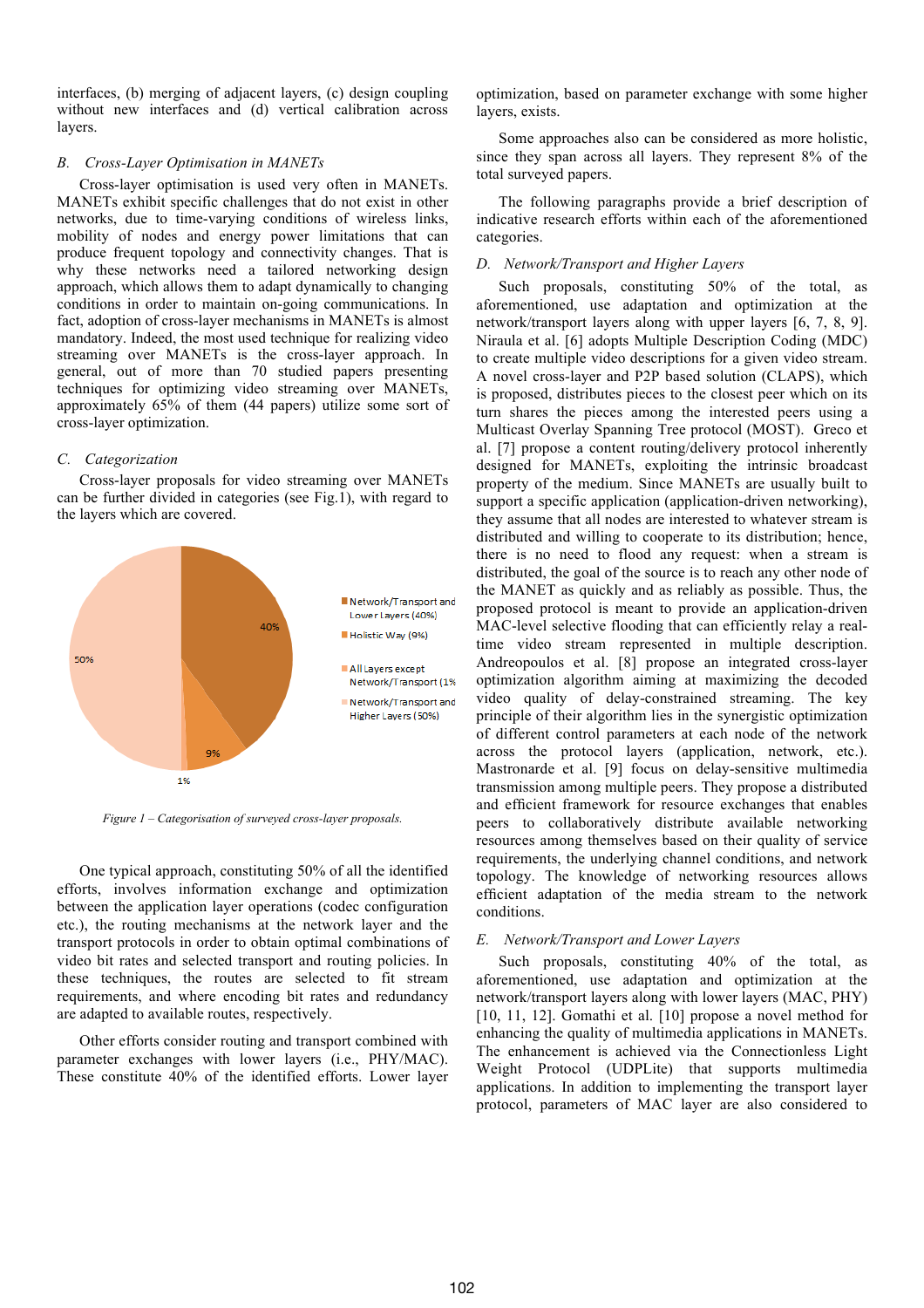propose an approach that achieves a reduction in delay, jitter and increase in PSNR. Navaratnam et al. [11] study the impact of medium contention on transport layer performance and then propose a new transport protocol for improving quality of service performance in MANETs. Their proposed protocol, Link Adaptive Transport Protocol provides a systemic way of controlling transport layer offered load for multimedia streaming applications, based on the degree of medium contention information received from the network. Oh et al. [12] present a cross-layer design for a reliable video transmission based on multichannel MAC protocol with TDMA. After a study of the multichannel MAC protocol through Markov chain model, two novel cross-layer modules are adopted for the design of multichannel MAC protocol. First, they adopt maximum latency rate (MLR) as the channel quality metric. Unlike the traditional MAC design based on network allocation vector (NAV), MLR is implemented to provide differentiated traffic so that the channel with smaller MLR time is initiated for higher priority traffic. Second, they adopt two congestion-aware metrics, namely MAC utilization and queue length of MAC layer, to improve the congestionaware routing protocols with AODV and DSR.

# *F. Holistic Approach*

While all above proposals succeed their optimization by concentrating on lower or higher layers, there are also more holistic approaches, spanning across all layers. Delgado et al. [13] present an architecture for such holistic cross-layer optimisation. Their architecture relies on applying several optimization strategies to different network layers. A real-time cross-layer optimizer collects information about the node and network states from different layers of the network protocol stack. In order to minimize the error between received and transmitted video signals, the optimizer module takes then the necessary decisions to act on different layers' parameters dynamically. Their simulation results show that this proposed network design can improve the performance of video streaming transmissions over MANETs in spite of frequent changes in network topology and node conditions. Wu et al. [14] propose a cross-layer optimized framework which jointly considers the video coding and transmission in MANETs. In their framework, video coding parameters, network path selection, MAC layer frame size, and modulation and coding schemes at PHY layer are systematically optimized across the entire network protocol stack. To achieve the goal of real-time video communication with high-quality and/or stringent delay requirements, the proposed framework is formulated into a minimum distortion and/or minimum delay problem. The formulated problem is efficiently solved as a Lagrange dual problem.

# *G. Discussion*

It seems widely accepted that solutions targeting video streaming over MANETs require a cross-layer approach in order to obtain an acceptable subjective user experience (QoE). It is realized that higher layers need to adapt to lower layers' conditions, and that lower layers need to adapt to higher layers' requirements.

All the studied papers show that the most popular crosslayer approach combines techniques belonging to the upper layers, i.e. the network, transport and application layers. The encoder at the application layer typically adjusts video bitrate to available bandwidth by varying coding parameters, adding redundancy to cope with transmission failures, and splitting the video stream into more than one descriptions (e.g., layered coding, SVC (Scalable Video Coding), MDC (Multiple Description Coding) for transmission across several paths.

At the network layer, multipath routing is preferred over single path routing to add path diversity. With multipath routing, the probability of packet loss bursts is reduced and higher aggregate bandwidth is achieved. Congestion is prevented by the spread of the load across several nodes and links. These routes' (often two or three) characteristics should furthermore optimally match the requirements of the video streams they are intended to carry. Since path selection, packet scheduling, added redundancy and bit rate are all interdependent, parameters are usually exchanged in both directions of the stack. This tuning of parameter values, involving the optimal selection of multiple routes, according to a mathematical model of the streaming environment, is often formulated as a hard optimization problem. Thus, it is typically solved by heuristic methods. To obtain efficiency, distribution of such algorithms would be beneficial. However, because of the communication challenges already mentioned, this distribution becomes especially challenging.

# III. STRATEGIES FOR PERFORMANCE EVALUATION

This section presents and discusses the strategies followed for the evaluation of the performance of the proposed approaches. The summary starts with the evaluation tools, which are used. Then, an overview of the chosen evaluation parameter values and metrics is presented.

# *A. Evaluation Tools*

An overview of the surveyed papers shows that the most evaluation experiments (95%) are performed through simulation. Network Simulator 2 (NS-2) is the most popular of the well-known simulation tools utilized in 62.5% of the simulation reports. The rest of the proposals use different simulators like OPNET or NEMAN [15]. Very few papers follow a purely analytical approach (see Fig. 2). There is also one more survey, which is very interesting, for MANET simulation studies reported in papers published at MobiHoc from 2000 to 2005 [16].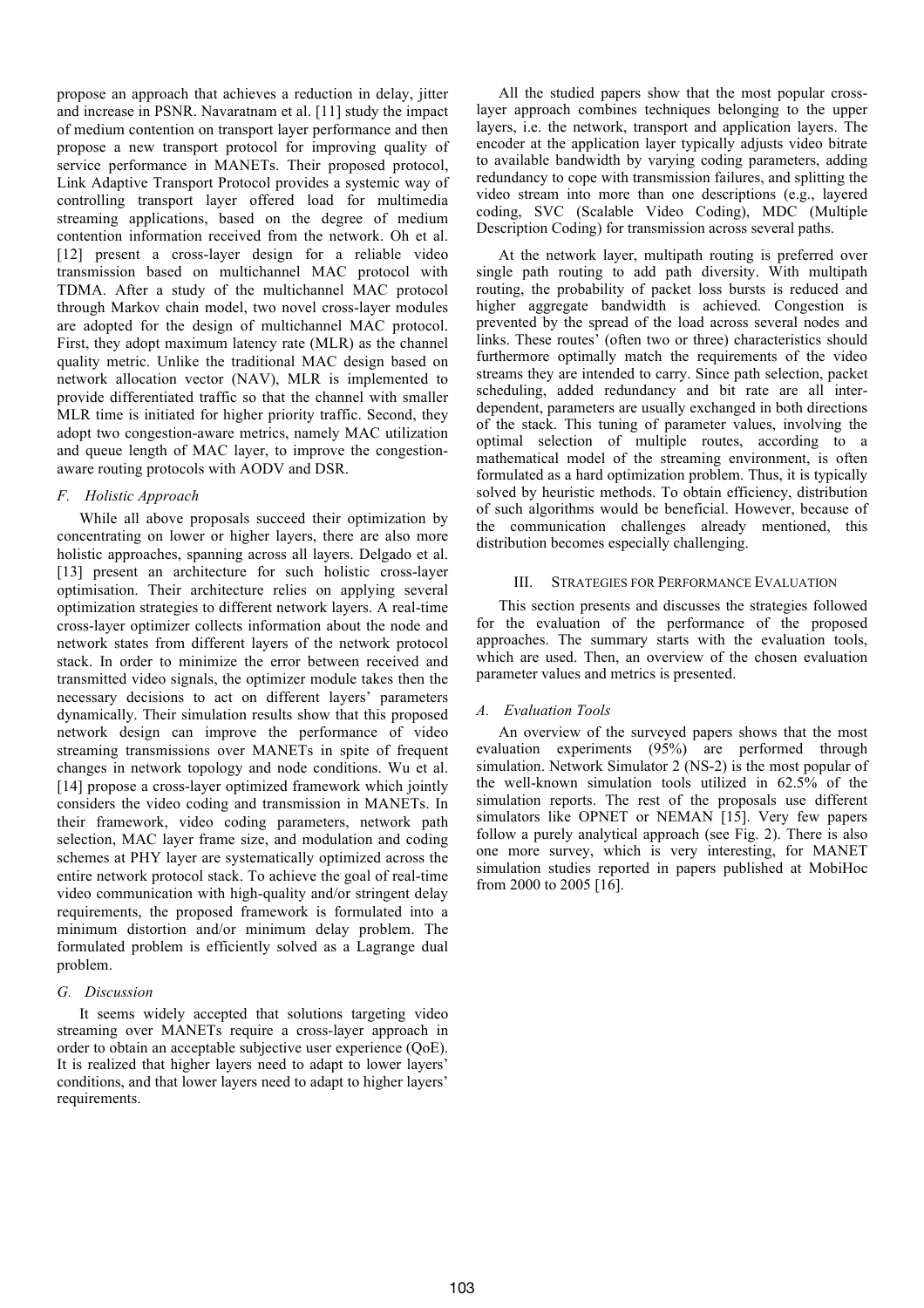

*Figure 2 – Distribution of simulation tools*

Utilization of a well-known and popular simulator can be beneficial for both comparability and repeatability, since large parts of the utilized models are identical. It is also easier when it is specified which version of the evaluation tool and operating system (OS) was used, along with the relevant parameter values of the experiment. But, this is not always the case. Although many of the reported results (about 72%) identify all the tools that they used for their utilization, which is important since results from such evaluations can hardly be repeated and compared. So, it is notable the need of increasing the report of which simulator etc. they used to obtain the presented results.

In network environments such as MANETs, the real-world experiments are usually designed to investigate performance during well-defined events that are expected to occur regularly in the target scenario. This kind of experiments can be argued as producing the most realistic results for the scenarios similar to that in which they are conducted, but they are not always feasible in MANETs. If the solutions to be evaluated target scenarios with many nodes, it becomes very hard to conduct real-world experiments in realistic scenarios. In addition to implementation issues, this is particularly difficult due to nodes mobility. The number of nodes included in the surveyed realworld experiments is maximum 4, which is very low compared to simulated experiments. The difficulty of handling large test beds and their complex implementation are the reasons why so few papers conduct real-world experiments.

# *B. Evaluation Parameters and Metrics*

In this section, an overview of the parameter values utilized by the surveyed techniques will be presented. Note that parameters vary considerably among the contributions, due to the difference in the targeted scenarios. This is a considerable issue, since a certain common ground is clearly desirable for the purpose of fair comparability of similar techniques. The three basic experiment parameters are: (i) number of nodes, (ii) node transmission radius and (iii) area size of the scenario size. In few experiments, the above parameters are treated as factors where the values change between the various scenarios. It is seen that most simulations involve from 20 nodes up to 300 nodes in some cases and that their transmission range spans from 250m down to below 30m. Of course, for products conforming to the IEEE 802.11 standards, a communication range of 250m is only realistic in open space without obstacles.

So, it is questionable whether setting a high transmission range will yield realistic results.

The area of the scenarios (typically two-dimensional) is found to be highly variable between evaluation reports. It could be said that although most scenarios involve areas smaller than 800 m<sup>2</sup>, there is considerable variability in this parameter. Only few scenarios use bigger areas than this, ranging up to 2,000 m<sup>2</sup>. For comparison of these scenarios the number of nodes, their transmission range and node density should be considered. The fact that so many reports fail to specify one or more of these parameter values is significant, as this makes comparability and repeatability more difficult or even impossible. The majority of scenarios have a density (referring to the number of neighbors per node) of less than 10, and a peak between 5 and 7 could be seen. Although many of the reported results are based on comparable values of the node density, many are unfeasible for comparison due to highly varying.

The node mobility models can have significant impact on the results of the performance evaluation [17]. In the analyzed papers, the most commonly used mobility model is the random waypoint mobility model [18], which is employed in 90% of MANET scenarios. In the remaining scenarios, other mobility models are used like the Manhattan mobility model, which are more realistic patterns of mobility and thereby provide more reliable results. Random waypoint models are on the other hand often selected for comparability and to avoid excluding any particular real-world pattern. These can compromise realism, since such mobility rarely or never corresponds directly to any real-world scenario. However, the most important factor for the proper comparison between results is the speed of the randomly moving nodes. In most cases, this is a random value rather than a constant parameter. The ranges of the node speed vary considerably among the scenarios; the minimum speed tends typically to vary between 1 up to 20m/s in some cases.

These values indicate that there is no clearly defined pattern on the speed for e.g., human movement. Most of these values usually exceed the average speed of a human walking, which is typically up to 2m/s. It should be noted that speed could be seen in relation to node density, and although high speeds are usually associated with the challenges of increased dynamicity, and it should be noticed that many caching, replication and store-carry-forward solutions could benefit from the high mobility. Also, it should be considered that for some metrics, increasing the node speed is equivalent to increasing the duration of the simulation.

The workload, which is utilized in experiments, consists of video clips of a few minutes' duration. The streamed video clips are usually of modest resolution: either CIF (352x288) or QCIF (176x144). About 75% of reports state the video resolution, which they used. For encoding, codecs compliant with H.264 and MPEG appear to be the most common, utilized for the majority of reports which identify the codec. Regarding encoding rate, it is usually below 600 kbps, although a few evaluations involve clips encoded over 1 Mbps. Considering that mobile nodes participating in MANETs are typically resource constrained with small displays, these are in general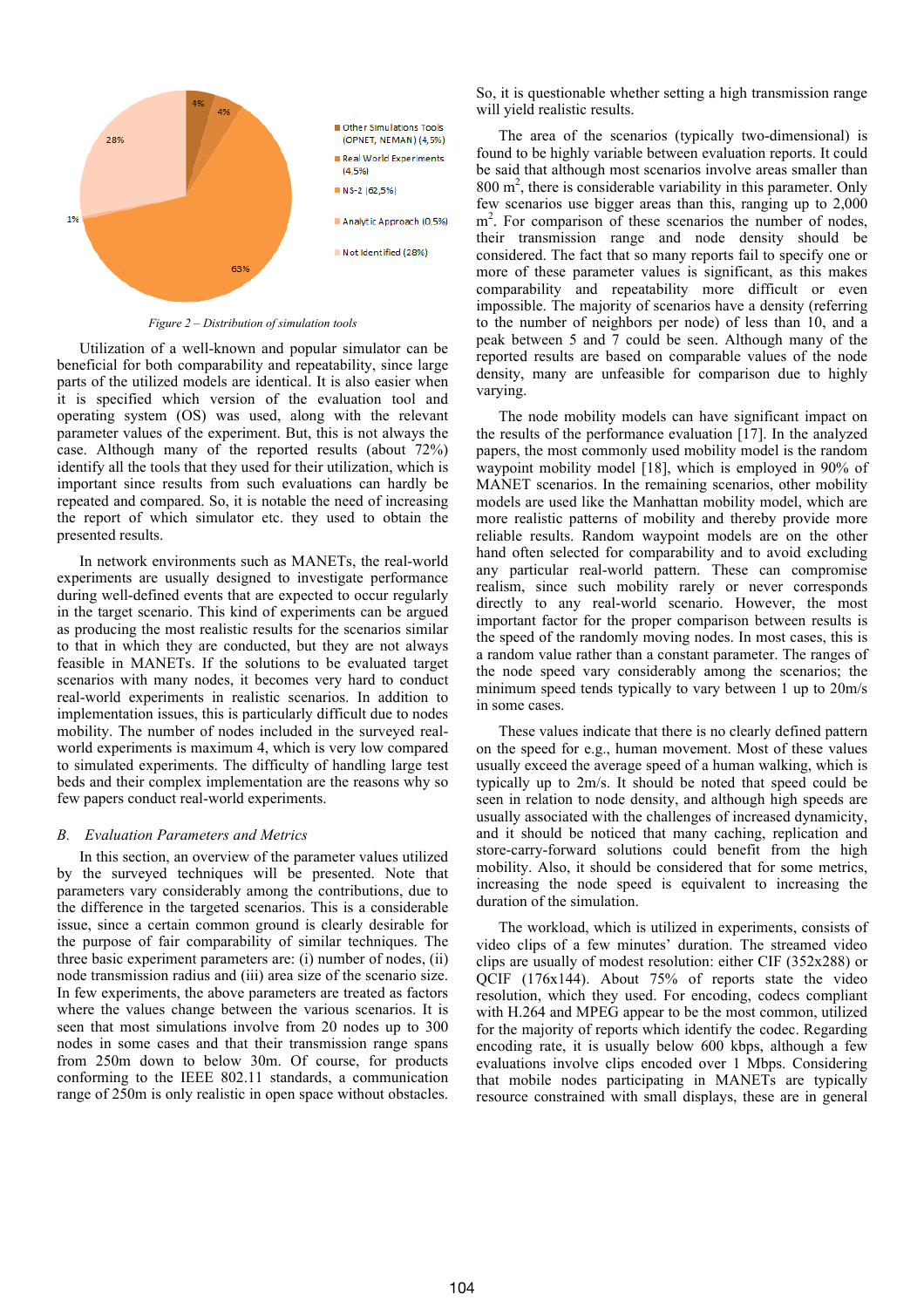realistic parameters for video streams. The motion characteristics of the content have an impact on the results. So, one should conduct experiments with both highly dynamic video content (like action clips) and more static content (like interviews). The majority of the video traces, which are used for evaluation in the surveyed papers, are available from [19]. From the reports, which are studied, identifying video content, the clip entitled "Foreman" is the most utilized, used in several experiments. Since this is an interview clip, this can be regarded as a common ground for video workload with low motion. About 60% of reports utilize more than one clip for comparison of results with varying amounts of motion. Some popular high-motion videos are those entitled "Highway" and "Aviator".

Finally, regarding the metrics utilized for performance assessment, the most common is peak signal-to-noise ratio (PSNR), calculated using both the transmitted and the received video stream. PSNR was used to measure the received video quality in the most surveyed evaluation reports. Other measured metrics involve packet loss, delay and jitter.

# *C. Discussion*

All the above findings suggest that there is no clearly defined common ground for comparison between experimental results through a commonly used set of experiment parameters. Although researchers provide accurate comparisons between the proposed solution and a small set of similar solutions, comparison between results from unrelated papers often appears unfeasible due to the variability of basic experimental parameters. The main cause for variability lies in the highly heterogeneous types of scenarios targeted by the solutions, and hence such comparisons are often meaningless. In many situations, comparability is compromised in favor of realism. It appears that researchers have different opinions on what constitutes the typical MANET scenario. An open and difficult question is associated with the degree of realism obtained in these evaluations. Only 4.5% (see Fig. 2) of the results is obtained from real-world experiments, and the ones conducted cannot be said to properly correspond to circumstances in which the evaluated solutions are to be deployed. For simulations, realism is reduced because almost no efforts consider node resources in their models. Also, it is clear that most of the evaluation reports fail to include sufficient information for the experiments to be repeatable.

### IV. CONCLUSION

This article presented a comparative survey of cross-layer proposals addressing the challenges of video streaming over MANETs. In addition to overall statistics, an overview of some indicative proposals was given. Also, a summary of the strategies for performance evaluation and their analysis with regard to realism, repeatability and comparability were provided.

Although the survey indicated several interesting and quite effective proposals, there are still certain issues, which need to be addressed properly, affecting the real-world applicability of the proposed mechanisms. First, since MANETs are assumed to involve quite resource-constrained devices, techniques for efficient resource management should also be included. As very few proposed solutions have been implemented and tested on real equipment, the employment of hardware testbeds in addition to network emulators would be desired. There is also an additional issue with regard to sparse MANETs; end-to-end video streaming requires a physical end-to-end path between the source and the destination. In sparse MANETs, however, the probability of the existence of such a path may be low at any given point in time. Therefore, research should also be extended to study streaming mechanisms especially tailored to sparse MANETs.

#### ACKNOWLEDGMENT

The work in this paper was funded in part by the European Union through the GERYON Project, under grant agreement SEC-284863.

#### **REFERENCES**

- [1] A. Galis et al., "Management and Service-aware Networking Architectures (MANA) for Future Internet", Communications and Networking in China, ChinaCOM 2009, Fourth International Conference on Communications and Networking, pp. 1-13, 2009.
- [2] R. Bless, C. Hiibsch, S. Mies, O. P. Wladhorst, "The Underlay Abstraction in the Spontaneous Virtual Networks (SpoVNet) Architecture", Next Generation Internet Networks, NGI 2008, pp. 115- 122, 2008.
- [3] M. Lindeberg, S. Kristiansen, T. Plagemann, V. Goebel, "Challenges and techniques for video streaming over mobile ad hoc networks", Multimedia Systems, Volume 17, Number 1, pp. 51-82, Springer – Verlag, 2011.
- [4] D. Bertsekas, R. Gallager, "Data Networks, 2nd edition", Prentice Hall, 1992.
- [5] V. Srivastava, M. Motani, "Cross-layer design: a survey and the road ahead", IEEE Communications Magazine 43, pp. 112-119, 2005.
- [6] N. B. Niraula, K. Kanchanasut, A. Laouiti, "Peer-to-Peer live video streaming over mobile ad hoc network", Proceedings of the 2009 International Conference on Wireless Communications and Mobile Computing: Connecting the World Wirelessly, IWCMC '09, Germany, pp. 1045-1050, 2009.
- [7] C. Greco, M. Cagnazzo, "A cross-layer protocol for cooperative content delivery over mobile ad-hoc networks", International Journal of Communication Networks and Distributed Systems, IJCNDS, Volume 7, pp. 49–63, 2011.
- [8] Y. Andreopoulos, N. Mastronarde, M. van der Schaar, "Cross-layer optimized video streaming over wireless multihop mesh networks", Selected Areas in Communications, IEEE Journal on Sel. Areas Commun., Volume 24, Issue 11, pp. 2104–2115, 2006.
- [9] N. Mastronarde, D. S. Turaga, M. V. D. Schaar, "Collaborative resource exchanges for peer-to-peer video streaming over wireless mesh networks", Selected Areas in Communications, IEEE Journal Sel. Areas Commun., Volume 25, Issue 1, pp. 108-118, 2007.
- [10] N. Gomathi, P. Seethalakshmi, A. Govardhan, "A cross-layer design to enhance throughput for multimedia streaming over mobile ad hoc networks", International Journal on Computer Science and Engineering (IJCSE), Vol. 3, pp. 114-126, 2011.
- [11] P. Navaratnam, H. Cruickshank, "A link adaptive transport protocol for multimedia streaming applications in multi hop wireless networks", Springer Science + Business Media, Mobile Netw Appl 13, pp. 246-258, 2008.
- [12] B. J. Oh., C. W. Chen, "A cross-layer approach to multichannel MAC protocol design for video streaming over wireless ad hoc networks", IEEE Transcations on Multimedia, Volume 11, Issue 6, pp. 1052-1061, 2009.
- [13] G. Delgado, V. Frias, M. Igartua, "ViStA-XL: a cross-layer design for video streaming over ad hoc networks", 3<sup>rd</sup> International Symposium on